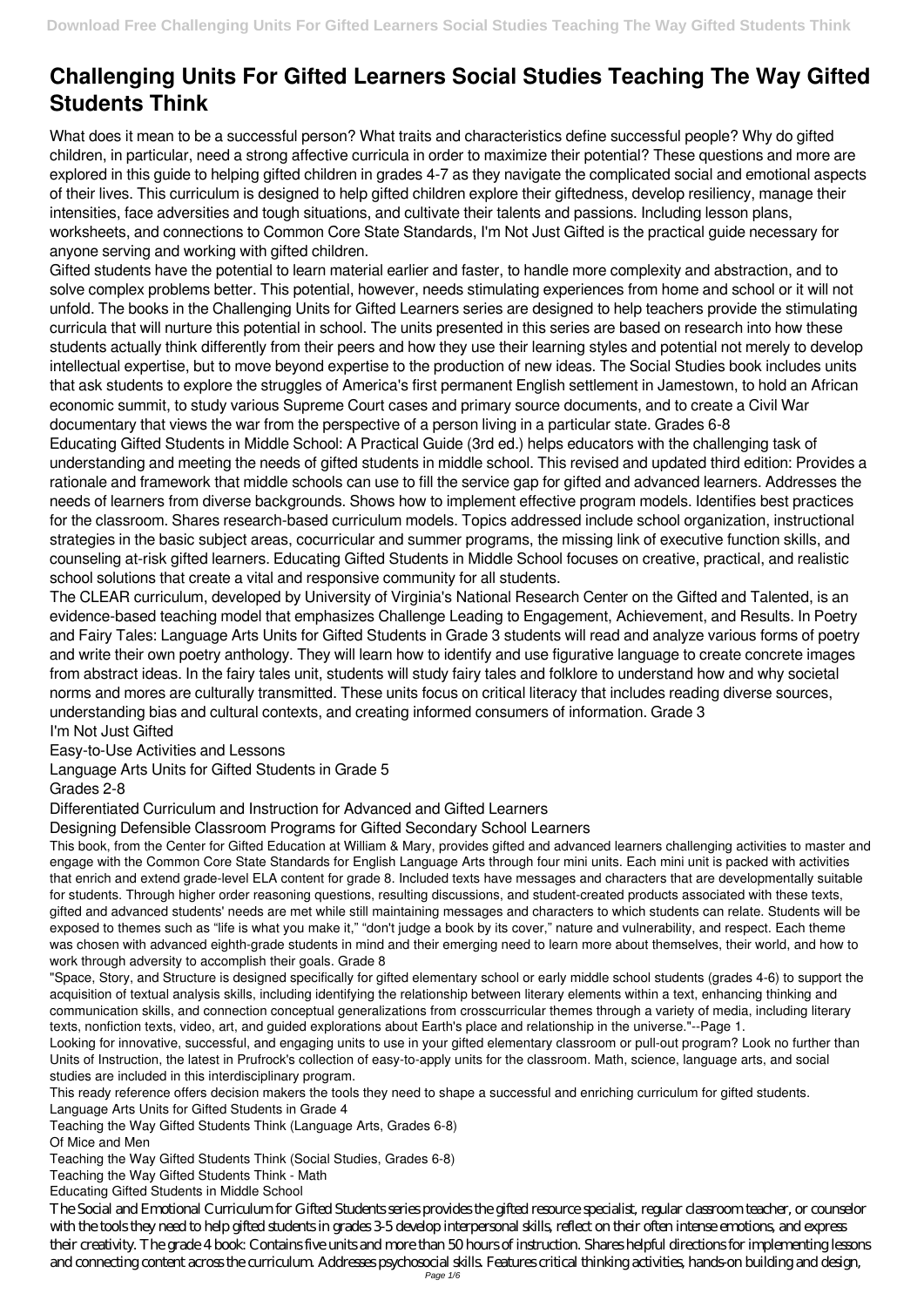reading, writing, creativity, and math and science connections. Covers relevant topics, including resilience, growth mindset, perfectionism, empathy, self-understanding and identity, friendship, and what it means to be gifted. Each classroom-tested lesson addresses one or more affective standards from the National Association for Gifted Children, psychosocial development areas for gifted learners, and academic standards.

"Comprehensive Curriculum for Gifted Learners" provides a theoretical, research-based framework and practical ideas for writing, implementing, and adapting curriculum for gifted learners in a standards-based era. Readers are first introduced to various curriculum theories, the Integrated Curriculum Model, curriculum reform, and a process for curriculum design and development, culminating in examples of key curriculum products. Specific core subject areas and non-core subject areas (including thinking skills, creativity, leadership, and the arts) are addressed with practical examples and connections to standards with adaptations for gifted learners. At-risk populations, connections to technology, interdisciplinary approaches, assessment options, and instructional and classroom management strategies are also emphasized and discussed in detail. Finally, leadership and programming options, as well as new directions in curriculum for gifted learners, provide the reader with an overall examination of a comprehensive approach for teaching, adapting, and leading best-practice initiatives in curriculum for gifted learners. Highlights of the Third Edition: Core content sections provide adaptations and connections to national standards. Specific attention to at-risk populations of gifted learners including minorities and low-income as well as twice-exceptional gifted is provided throughout the book as relevant to each content area as well as a dedicated chapter specific to accommodating special needs. New chapter on technology connections with relevant options for gifted learners. New chapter on assessment and evaluation of gifted learners, especially in the age of accountability. New or significantly updated graphic organizers, lesson plans, relevant examples, and model curricula. Guiding questions for discussion at the end of each chapter to elicit discussion and planning for small group readings, college coursework, or individual reflections on learning. Looking for innovative, successful, and engaging units to use in your gifted elementary classroom or pull-out program? Look no further than Units of Instruction, the latest in Prufrock's collection of easy-to-apply units for the classroom. Developed by seasoned teachers in the field of gifted education, the five in-depth units of study in this book cover everything from elementary geometry, to a study of slavery, to the inclusion of a media unit in the social studies curriculum. Worksheets, handouts, answer keys, and teacher guides are included with every lesson, making this book an efficient, easy-to-use part of classroom instruction. Students in grade 2-8 will enjoy taking part in these engaging and interesting units, as they practice their math, science, language arts, and social studies skills in these interdisciplinary studies. Engage your students and capture their interest—include in-depth study in your gifted classroom with Units of Instruction! Grades 2-8

The Math Curriculum for Gifted Students series provides gifted and advanced learners with challenging activities to extend their mathematical thinking. Developed by the Center for Gifted Education at William & Mary, the lessons, activities, and extensions in each book are aligned to national standards and are designed to provide high-ability learners advancement beyond the general curriculum. In Math Curriculum for Gifted Students (Grade 3), the 21 lessons cover mathematics content for grade 3 and are divided into five sections: number and operations in Base Ten, operations and algebraic thinking, number and operations,Ä î fractions, measurement and data, and geometry. Each lesson includes a teacher page that outlines the Common Core State Standards and mathematical practices covered, estimated time, key terms, materials, and objectives; a challenging activity to allow students to explore the concepts in depth; practice problems; and an assessment similar to CCSS-based grade-level standardized assessments. Ideal for gifted classrooms or gifted pull-out groups, lessons are easy to implement and feature engaging above-level student activities. Optional student workbooks, which feature ample room for student responses, are also available in sets of 5. Challenging Common Core Language Arts Lessons (Grade 3)

Activities and Extensions for Gifted and Advanced Learners in Grade 8

Instructional Units for Gifted and Talented Learners

Challenging Common Core Language Arts Lessons, Grade 5

Teaching the Way Gifted Students Think (Science, Grades 6-8)

Curriculum for Gifted and Talented Students

**Offers teachers challenging activities and engaging lessons to develop and nurture gifted learners. This critical volume provides readers with a deep understanding of why and how to differentiate curriculum and instruction to better meet the academic, social, and emotional needs of advanced and gifted learners. Offering clear, constructure frameworks for learning, chapters focus on four key concepts – review, reinforce, refine, and redefine – which help readers create individualized learning experiences and differentiate standardsbased curriculums. Filled with specific examples, lessons, and units of study, this essential guide emphasizes differentiation as a means to differ the What (curriculum) as well as the How (instruction) to successfully respond to the many facets of students' giftedness.**

**The CLEAR curriculum, developed by University of Virginia's National Research Center on the Gifted and Talented, is an evidence-based teaching model that emphasizes Challenge Leading to Engagement, Achievement, and Results. In Fiction and Nonfiction: Language Arts Units for Gifted Students in Grade 4,**

**students will read and analyze short stories and write their own short story in the fiction unit. In the nonfiction unit, students will study nonfiction (and creative nonfiction) texts to examine how writers use many of the same devices to tell nonfiction stories. Students will read a variety of texts and will write their own memoir. These units focus on critical literacy skills including reading diverse content, understanding texts as reflections of culture, and finding bias in fiction and nonfiction.**

**Gifted students have the potential to learn material earlier and faster, to handle more complexity and abstraction, and to solve complex problems better. But this potential needs stimulating experiences from home and school or it will not unfold. The Challenging Units for Gifted Learners series is designed to help teachers provide the stimulating curricula that will nurture this potential in school. The units presented in this series are based on research into how these students actually think differently from their peers and how they use their learning styles and potential not merely to develop intellectual expertise, but to move beyond expertise to the production of new ideas. The English book includes units that ask students to develop strong personalities for their main characters while writing mysteries, study Freud's psychoanalytic theory and then analyse a classic novel using what they've learned, focus on writing from a specific point of view and increase their appreciation for poetry by studying famous poets. (Back cover)** Page 2/6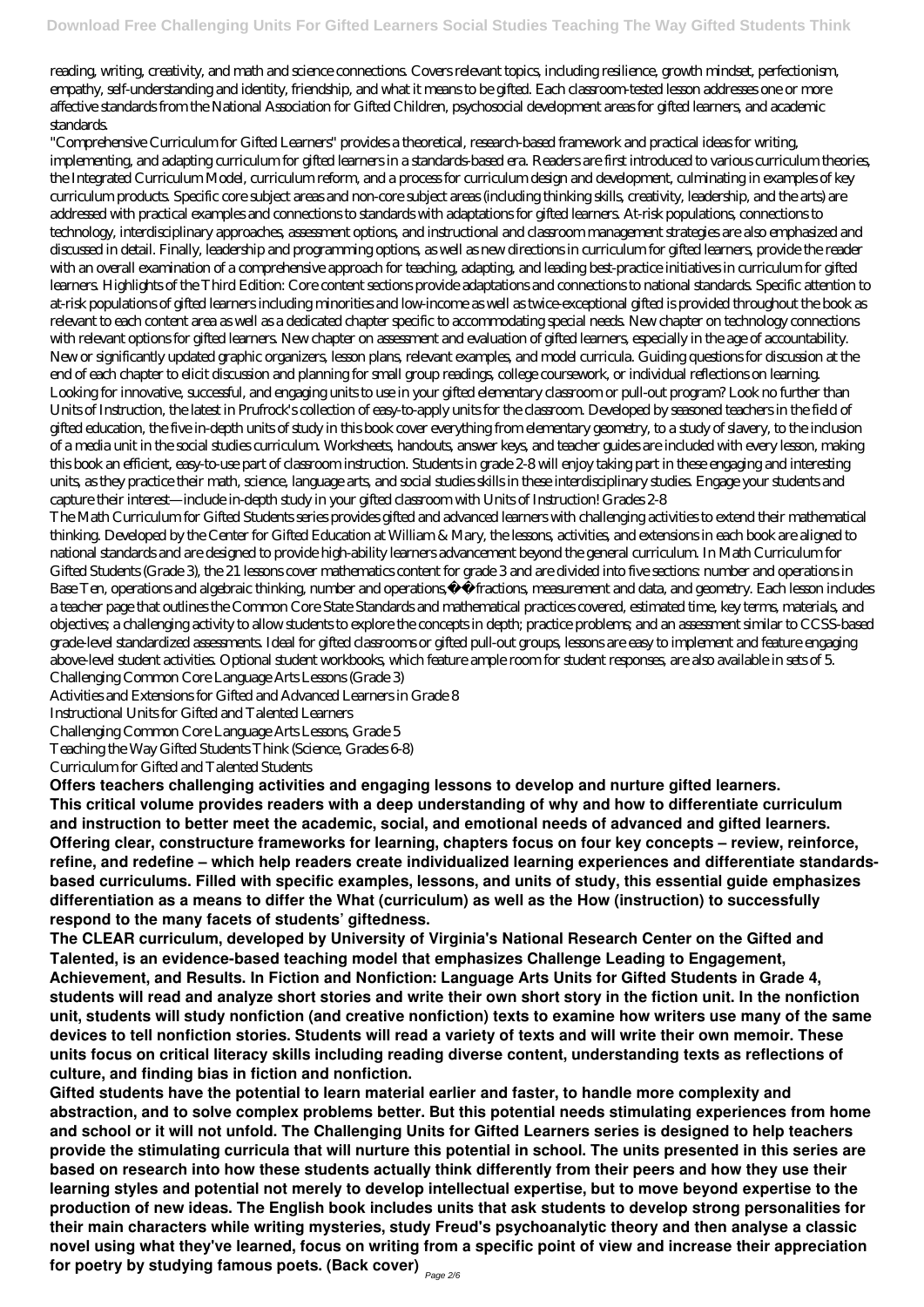## **A Handbook for Teachers Going Beyond the Basics Social-Emotional Curriculum for Guiding Gifted Children Social and Emotional Curriculum for Gifted Students Real-World Math Projects for Gifted Learners, Grades 4-5 Challenging Units for Gifted Learners**

*This activity book, from the Center for Gifted Education at William & Mary, provides gifted and advanced learners challenging activities to master and engage with the Common Core State Standards for English Language Arts through four mini units. Each mini unit is packed with activities and practice problems that enrich and extend grade-level ELA content for grade 5. Included texts have messages and characters that are developmentally suitable for students. Through higher order reasoning questions, resulting discussions, and student-created products associated with these texts, gifted and advanced studentsÄô needs are met while still maintaining messages and characters to which students can relate. Students will be exposed to themes such as the heroÄôs journey, challenges of adolescence, dystopian society, and the battle between good and evil. Each theme was chosen with advanced fifthgrade students in mind and their emerging need to learn more about themselves, their world, and how to work through adversity to accomplish their goals.*

*The Math Curriculum for Gifted Students series provides gifted and advanced learners with challenging activities to extend their mathematical thinking. Developed by the Center for Gifted Education at William & Mary, the lessons, activities, and extensions in each book are aligned to national standards and are designed to provide high-ability learners advancement beyond the general curriculum. In Math Curriculum for Gifted Students (Grade 6), the 21 lessons cover mathematics content for grade 6 and are divided into five sections: ratios and proportional relationships, the number system, expressions and equations, geometry, and statistics and probability. Each lesson includes a teacher page that outlines the Common Core State Standards and mathematical practices covered, estimated time, key terms, materials, and objectives; a challenging activity to allow students to explore the concepts in depth; practice problems; and an assessment similar to CCSS-based grade-level standardized assessments. Ideal for gifted classrooms or gifted pull-out groups, lessons are easy to implement and feature engaging above-level student activities. Optional student workbooks, which feature ample room for student responses, are also available in sets of 5.*

*The Social Studies book includes units that ask students to explore the struggles of America's first permanent English settlement in Jamestown, hold an African economic summit, study various Supreme Court cases and primary source documents, and create a Civil War documentary that views the war from the aspect of a person living in a particular state.*

*Tells a story about the strange relationship of two migrant workers who are able to realize their dreams of an easy life until one of them succumbs to his weakness for soft, helpless creatures and strangles a farmer's wife.*

*Space, Structure, and Story*

*Differentiation for Gifted Learners*

*A Review of Recent Research*

*Fiction and Nonfiction*

## *Challenging Common Core Language Arts Lessons*

This new offering from the Texas Association for the Gifted and Talented on revised by a group of Texas teachers. Teachers from around the state subm possible inclusion in an elementary curriculum publication. A committee selection publication, all of which have been aligned with the Texas Essential Knowledge instructional units aligned with national standards, this book is guaranteed to say that in planning time. From a simulation of the Middle Ages, to producing a student-run magazine, to analy air balloons, the creative lessons in this book cover the core academic areas. modify to meet the needs of the students in your classroom. Use them to en and talented on

The completely revised and updated fifth edition of Methods and Materials for Teaching the Gifted: The Complete comprehensive examination of the most current research and best practices identification, twice-exceptionality, and culturally and linguistically divers designing curriculum and differentiating instruction. Covers developing

encouraging talent development. Features chapter authors who are recognize the field of gifted education. The chapters are organized to promote critical This text is a complete resource curated for a wide range of K-12 educat preservice educators and a

Gifted students have the potential to learn material earlier and faster, to hand solve complex problems better. This potential, however, needs stimulating experiences not unfold. These books are designed to help teachers provide the stimulating school. The units presented in this series are based on research into how the their peers and how they use their learning styles and potential not merely to beyond expertise to the production of new ideas. The Math book includes un portfolio that includes high- and low-risk stocks, options and margins, AAA markets; use math, science, engineering, technology, and art to design and build a miniature golf course; marke based on probability; and run a real-life small

Designed to help classroom teachers provide enrichment for those students who help classroom teachers provide enrichment for those stude concepts being taught and are ready to move on to more challenging units. will require higher level thinking and will broaden students.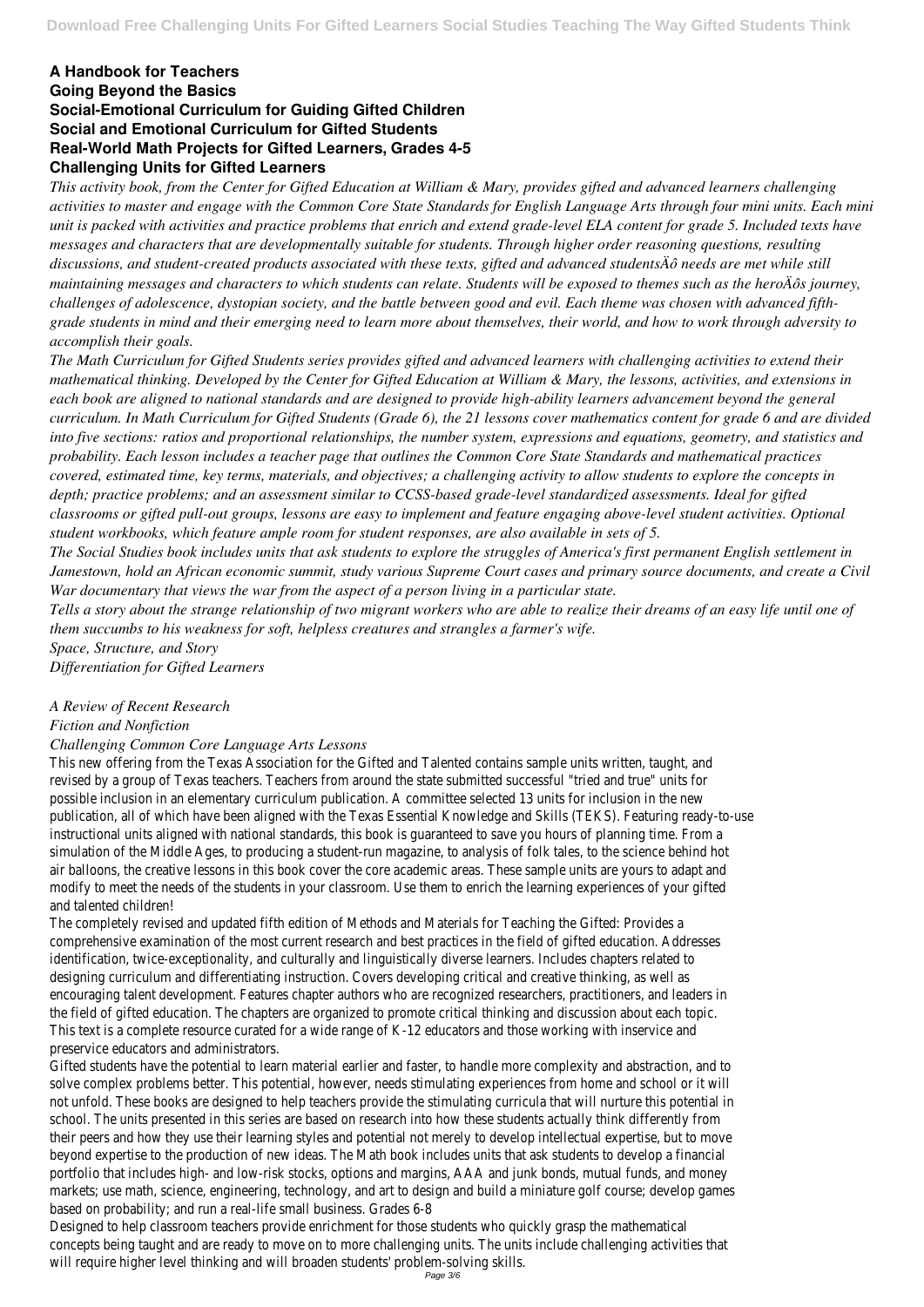Integrated Science and ELA Lessons for Gifted and Advanced Learners and Hearners in Grades 4.

Research and F

Challenging Units for Gifted Learners: Teaching the Way

Math Extensio

Activities and Extensions for Gifted and Adva

Moving Through Di

*This open access Topical Survey offers a brief overview of the current state of research on and activities for mathematically gifted students around the world. This is of interest to a broad readership, including educational researchers, research mathematicians, mathematics teachers, teacher educators, curriculum designers, doctoral students, and other stakeholders. It first discusses research concerning the nature of mathematical giftedness, including theoretical frameworks and methodologies that are helpful in identifying and/or creating mathematically gifted students, which is described in this section. It also focuses on research on and the development of mathematical talent and innovation in students, including connections between cognitive, social and affective aspects of mathematically gifted students. Exemplary teaching and learning practices, curricula and a variety of programs that contribute to the development of mathematical talent, gifts, and passion are described as well as the pedagogy and mathematics content suitable for educating pre-service and in-service teachers of mathematically gifted students. The final section provides a brief summary of the paper along with suggestions for the research, activities, and resources that should be available to support mathematically gifted students and their teachers, parents, and other stakeholders.*

*Gifted students have the potential to learn material earlier and faster, to handle more abstraction, and to solve complex problems better. This potential, however, needs stimulating experiences from home and school or it will not unfold. These books are designed to help teachers provide the engaging curricula that will nurture this potential in school. The Science book includes a medical simulation in which teams of students work as doctors to diagnose patients' cases, a food science project in which students use a variety of information-gathering techniques to learn how nutrition impacts performance, a hands-on study of human memory and expertise, and a study of the physics of sports. Grades 6-8*

*Gifted students have the potential to learn material earlier and faster, to handle more complexity and abstraction, and to solve complex problems better. This potential, however, needs stimulating experiences from home and school or it will not unfold. The books in the Challenging Units for Gifted Learners series are designed to help teachers provide the stimulating curricula that will nurture this potential in school. The units presented in this series are based on research into how these students actually think differently from their peers and how they use their learning styles and potential not merely to develop intellectual expertise, but to move beyond expertise to the production of new ideas. The Math book includes units that ask students to develop a financial portfolio that includes high- and low-risk stocks, options and margins, AAA and junk bonds, mutual funds, and money markets; use math, science, engineering, technology, and art to design and build a miniature golf course; develop games based on probability; and run a reallife small business.*

*Presents researched-based social studies units that challenge gifted students, including ideas for enhancing history, political science, and sociology lessons.*

*Challenging Common Core Language Arts Lessons (Grade 7)*

*A Mathematics Unit for High-Ability Learners in Grades 6-8*

*Identifying and Enhancing the Strengths of Gifted Learners, K-8*

*Language Arts Units for Gifted Students in Grade 3*

*Teaching the Way Gifted Students Think*

## *A Practical Guide*

This activity book, from the Center for Gifted Education at William & Mary, provides gifted and advanced learners challenging activities to master and engage with the Common Core State Standards for English Language Arts through four mini units. Each mini unit is packed with activities and practice problems that enrich and extend grade-level ELA content for grade 7. Included texts have messages and characters that are developmentally suitable for students. Through higher order reasoning questions, resulting discussions, and student-created products associated with these texts, gifted and advanced students' needs are met while still maintaining messages and characters to which students can relate. Students will be exposed to themes chosen with advanced seventh-grade students in mind and their emerging need to learn more about themselves, their world, and how to work through adversity to accomplish their goals. Helping bring mathematics and engineering to life, these challenging lessons give teachers an exciting tool for engaging advanced learners through creativity and hands-on products. Units are driven by standards and invite students to become baseball field architects, create flying jellyfish, make a gnome hat parachute, scale skyscrapers, and more! Each project includes step-by-step lesson plans with reproducible templates, time estimates, and a materials list. While centered on STEAM (science, technology, engineering, arts, and mathematics) competencies, true to real-world experiences, these hands-on projects span the curriculum—including writing and public speaking—and while they suit entire classrooms and smaller groups, they can also be easily adapted to individual projects for independent study and home school. This book, from the Center for Gifted Education at William & Mary, provides gifted and advanced learners challenging activities to master and engage with the Common Core State Standards for English Language Arts through four mini units. Each mini unit is packed with activities that enrich and extend grade-level ELA content for grade 4. Included texts have messages and characters that are developmentally suitable for students. Through higher order reasoning questions, resulting discussions, and studentcreated products associated with these texts, gifted and advanced students' needs are met while still maintaining messages and characters to which students can relate. Students will be exposed to themes such as improvement, change, nature and the human Page 4/6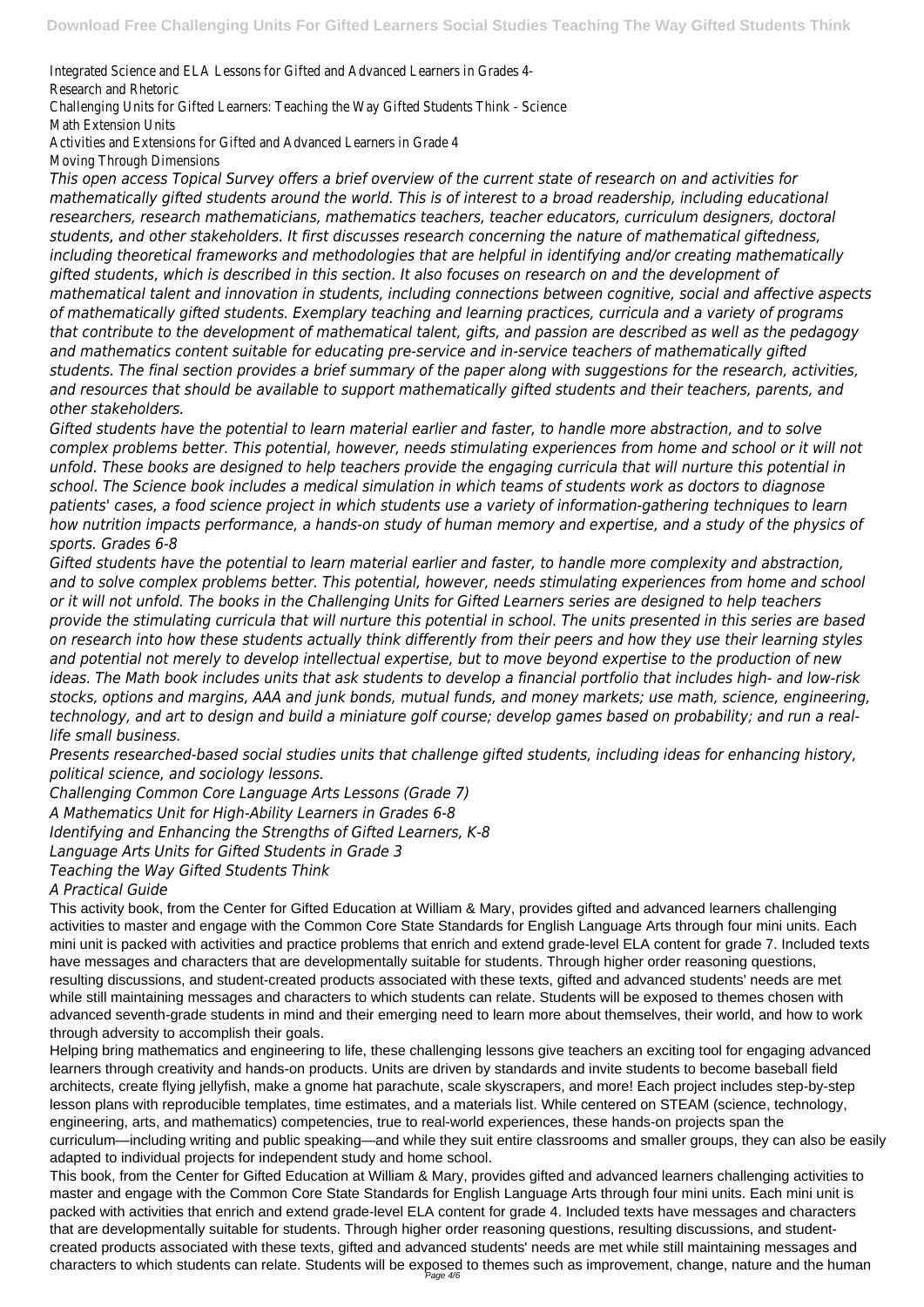spirit, and struggle. Each theme was chosen with advanced fourth-grade students in mind and their emerging need to learn more about themselves, their world, and how to work through adversity to accomplish their goals. Grade 4 Gifted students have the potential to learn material earlier and faster, to handle more abstraction, and to solve complex problems better. This potential, however, needs stimulating experiences from home and school or it will not unfold. These books are designed to help teachers provide the stimulating curricula that will nurture this potential in school. The Science book includes a medical simulation in which teams of students work as doctors to diagnose patients' cases, a food science project in which students use a variety of information gathering techniques to learn how nutrition impacts performance, a hands-on study of human memory and expertise, and a study of the physics of sports.

Poetry and Fairy Tales

A Guidebook for Gifted Education

Lessons, Activities, and Extensions for Gifted and Advanced Learners

Teaching the Way Gifted Students Think. English

What Works for Gifted and Talented Pupils

Units of Instruction for Gifted Learners

Revised and updated edition helps educators increase rigor and depth for all advanced and gifted learners to fulfill their potential. With increasing numbers of students receiving gifted services every year, it' smore important than ever for differentiated instruction to go beyond adjusting content levels, task complexity, or product choice—it must truly challenge and support learners on all levels: academic, social, and emotional. This award-winning resource in the field of gifted education has been revised and updated to include: a discussion of underserved learners—particularly English language learners, students with autism spectrum disorder (ASD), and economically disadvantaged students updated information on learning standards, MTSS, and universal screening new guidelines for honors courses a focus on scholarly questioning, ethics, and empathy a novel new strategy to increase curricular depth and complexity information on learning orientations new research on neurological differences of gifted learners the pros and cons of co-teaching and how to assess its progress new tools to increase achievement, plus a discussion of "underlearning" the benefits of coaching and lesson study the authors' perspectives on and guidelines for grading Downloadable digital content includes customizable reproducible forms and a PDF presentation; a free PLC/Book Study Guide for use in professional development is also available.

Challenging Units for Gifted LearnersTeaching the Way Gifted Students Think - Math

Gifted students have the potential to learn material earlier and faster, to handle more complexity and abstraction, and to solve complex problems better. This potential, however, needs stimulating experiences from home and school or it will not unfold. The books in the Challenging Units for Gifted Learners series are designed to help teachers provide the stimulating curricula that will nurture this potential in school. The units presented in this series are based on research into how these students actually think differently from their peers and how they use their learning styles and potential not merely to develop intellectual expertise, but to move beyond expertise to the production of new ideas. The Language Arts book includes units that ask students to develop strong personalities for their main characters while writing mysteries, to study Freud's psychoanalytic theory and then analyze a classic novel using what they've learned, to focus on writing from a specific point of view, and to increase their appreciation for poetry by studying famous poets. Grades 6-8

Motivating gifted students can present a challenge for any teacher. This book is packed with strategies and helpful tips to help you motivate your gifted learners. The authors offer specific ideas for making sure that the gifted children in your classroom stay engaged and excited about learning. Although gifted students are not normally considered at risk for academic failure, the seeming lack of motivation of many academically gifted students is a continuing area of concern and frustration for many teachers, parents, and counselors. Del Siegle and D. Betsy McCoach explore crucial issues such as why some students who seem capable of outstanding performance fail to realize their potential and what causes some gifted students to be more motivated than others. This is one of the books in Prufrock Press' popular Practical Strategies Series in Gifted Education. This series offers a unique collection of tightly focused books that provide a concise, practical introduction to important topics concerning the education of gifted children. The guides offer a perfect beginner's introduction to key information about gifted and talented education. Educational Resource

Comprehensive Curriculum for Gifted Learners

Designing Services and Programs for High-Ability Learners

Teaching the Way Gifted Students Think (Math, Grades 6-8) Math Curriculum for Gifted Students (Grade 3)

Methods and Materials for Teaching the Gifted

Motivating Gifted Students

Build a program from the ground up or improve existing services with the guidelines, practical tips, templates, and action plans in this comprehensive yet practical guide.

This handbook for middle schools and secondary schools (high schools) will assist teachers, departments or faculty groups and school management to focus upon their planning and provisions for gifted learners. It provides opportunities to measure current practice against best practice for gifted, and for teachers to ask: "What are we doing right?" "What's missing?" and "What can we do better?" Each section includes teacher reflection activities and checklists, so that reflective practice can be planned, trialled and evaluated through teacher inquiry. The contents include: \* Developing your vision by creating a Gifted Graduate Profile \* The characteristics of gifted learners \* Curriculum delivery and classroom practice: gifted learners' voices and the most effective options for gifted learners from the research \* The DPI Model for gifted learners: Differentiating, personalising and individualising learning, with practical examples and ways of implementing them  $*$  Other gifted education models which differentiate learning  $*$ Curriculum development for gifted learners in the classroom - essential elements in unit overviews and unit content \* A rich range of classroom tools and strategies for teachers with practical examples for